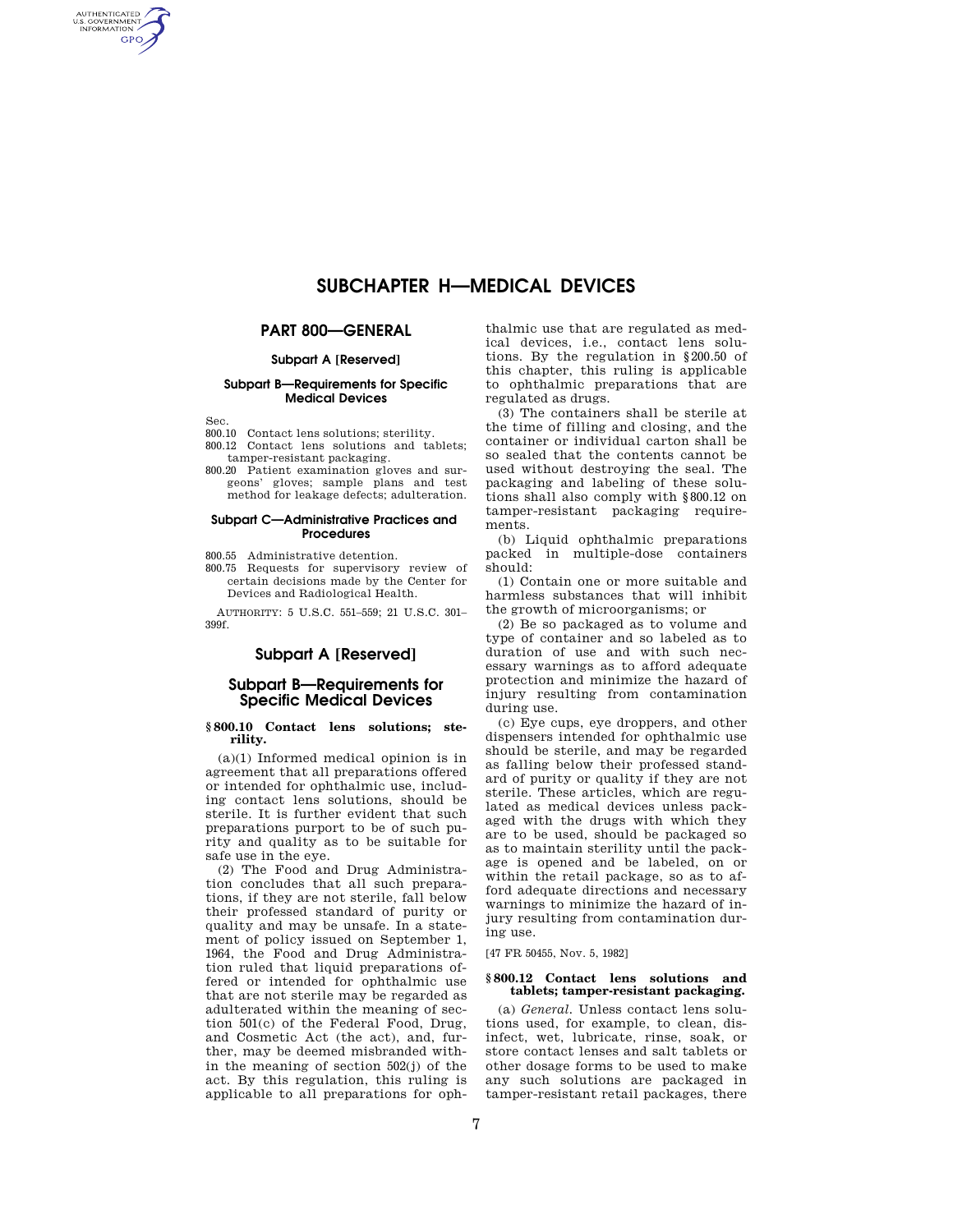is the opportunity for the malicious adulteration of these products with risks both to individuals who unknowingly purchase adulterated products and with loss of consumer confidence in the security of the packages of overthe-counter (OTC) health care products. The Food and Drug Administration has the authority and responsibility under the Federal Food, Drug, and Cosmetic Act (the act) to establish a uniform national standard for tamper-resistant packaging of those OTC products vulnerable to malicious adulteration that will improve the security of OTC packaging and help assure the safety and effectiveness of the products contained therein. A contact lens solution or tablet or other dosage form to be used to make such a solution for retail sale that is not packaged in a tamper-resistant package and labeled in accordance with this section is adulterated under section 501 of the act or misbranded under section 502 of the act, or both.

(b) *Requirement for tamper-resistant package.* Each manufacturer and packer who packages for retail sale a product regulated as a medical device that is a solution intended for use with contact lenses, e.g., for cleaning, disinfecting, wetting, lubricating, rinsing, soaking, or storing contact lenses or tablets or other dosage forms to be used to make any such solution shall package the product in a tamper-resistant package, if this product is accessible to the public while held for sale. A tamper-resistant package is one having an indicator or barrier to entry which, if breached or missing, can reasonably be expected to provide visible evidence to consumers that tampering has occurred. To reduce the likelihood of substitution of a tamper-resistant feature after tampering, the indicator or barrier to entry is required to be distinctive by design or by the use of an identifying characteristic (e.g., a pattern, name, registered trademark, logo, or picture). For purposes of this section, the term ''distinctive by design'' means the package cannot be duplicated with commonly available material or through commonly available processes. A tamper-resistant package may involve an immediate-container and closure system or secondary-con-

# **§ 800.12 21 CFR Ch. I (4–1–20 Edition)**

tainer or carton system or any combination of systems intended to provide a visual indication of package integrity. The tamper-resistant feature shall be designed to and shall remain intact when handled in a reasonable manner during manufacture, distribution, and retail display.

(c) *Labeling.* Each retail package of a product covered by this section is required to bear a statement that is prominently placed so that consumers are alerted to the tamper-resistant feature of the package. The labeling statement is also required to be so placed that it will be unaffected if the tamperresistant feature of the package is breached or missing. If the tamper-resistant feature chosen to meet the requirement in paragraph (b) of this section is one that uses an identifying characteristic, that characteristic is required to be referred to in the labeling statement. For example, the labeling statement on a bottle with a shrink band could say ''For your protection, this bottle has an imprinted seal around the neck.''

(d) *Requests for exemptions from packaging and labeling requirements.* A manufacturer or packer may request an exemption from the packaging and labeling requirements of this section. A request for an exemption is required to be submitted in the form of a citizen petition under §10.30 of this chapter and should be clearly identified on the envelope as a ''Request for Exemption from Tamper-resistant Rule.'' A petition for an exemption from a requirement of this section is required to contain the same kind of information about the product as is specified for OTC drugs in §211.132(d) of this chapter.

(e) *Products subject to approved premarket approval applications.* Holders of approved premarket approval applications for products subject to this section are required to submit supplements to provide for changes in packaging to comply with the requirement of paragraph (b) of this section unless these changes do not affect the composition of the container, the torque (tightness) of the container, or the composition of the closure component in contact with the contents (cap liner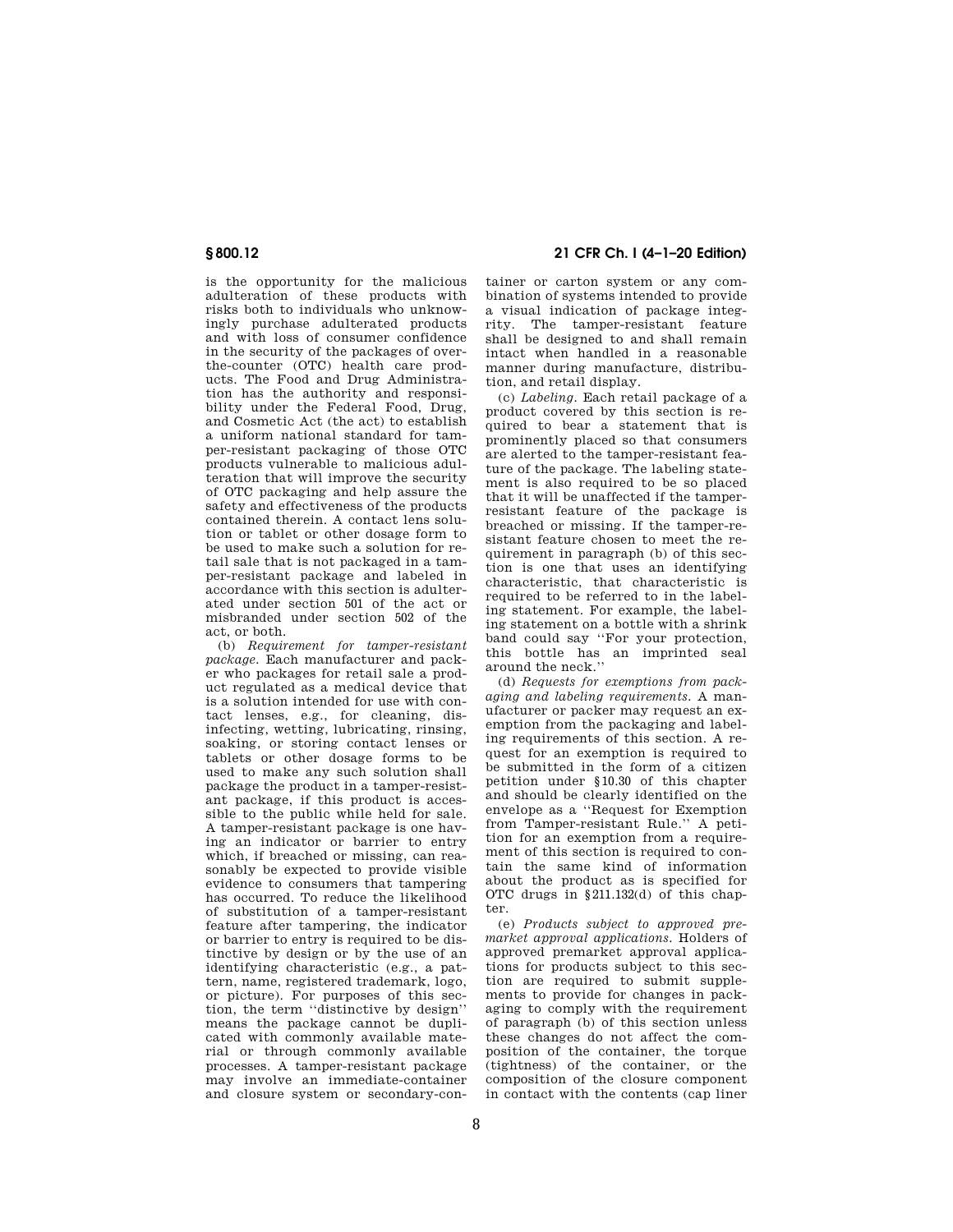or innerseal) as these features are described in the approved premarket approval application. Any supplemental premarket approval application under this paragraph is required to include data sufficient to show that these changes do not adversely affect the product.

(f) *Effective date.* Each product subject to this section is required to comply with the requirements of this section on the dates listed below except to the extent that a product's manufacturer or packer has obtained an exemption from a packaging or labeling requirement:

(1) *Initial effective date for packaging requirements.* (i) The packaging requirement in paragraph (b) of this section is effective on February 7, 1983 for each contact lens solution packaged for retail sale on or after that date, except for the requirement in paragraph (b) of this section for a distinctive indicator or barrier to entry.

(ii) The packaging requirement in paragraph (b) of this section is effective on May 5, 1983 for each tablet that is to be used to make a contact lens solution and that is packaged for retail sale on or after that date.

(2) *Initial effective date for labeling requirements.* The requirement in paragraph (b) of this section that the indicator or barrier to entry be distinctive by design and the requirement in para $graph (c)$  of this section for a labeling statement are effective on May 5, 1983 for each product subject to this section packaged for retail sale on or after that date, except that the requirement for a specific label reference to any identifying characteristic is effective on February 6, 1984 for each affected product subject to this section packaged for retail sale on or after that date.

(3) *Retail level effective date.* The tamper-resistant packaging requirement of paragraph (b) of this section is effective on February 6, 1984 for each product subject to this section that is held for sale at retail level on or after that date that was packaged for retail sale before May 5, 1983. This does not include the requirement in paragraph (b) of this section that the indicator or barrier to entry be distinctive by design. Products packaged for retail sale

after May 5, 1983, are required to be in compliance with all aspects of the regulations without regard to the retail level effective date.

[47 FR 50455, Nov. 5, 1982; 48 FR 1706, Jan. 14, 1983, as amended at 48 FR 16666, Apr. 19, 1983; 48 FR 37625, Aug. 19, 1983; 53 FR 11252, Apr. 6, 1988; 73 FR 34859, June 19, 2008]

EFFECTIVE DATE NOTE: A document published at 48 FR 41579, Sept. 16, 1983, stayed the effective date of §800.12(f)(3) until further notice.

### **§ 800.20 Patient examination gloves and surgeons' gloves; sample plans and test method for leakage defects; adulteration.**

(a) *Purpose.* The prevalence of human immunodeficiency virus (HIV), which causes acquired immune deficiency syndrome (AIDS), and its risk of transmission in the health care context, have caused the Food and Drug Administration (FDA) to look more closely at the quality control of barrier devices, such as surgeons' gloves and patient examination gloves (collectively known as medical gloves) to reduce the risk of transmission of HIV and other blood-borne infectious diseases. The Centers for Disease Control (CDC) recommend that health care workers wear medical gloves to reduce the risk of transmission of HIV and other bloodborne infectious deseases. The CDC recommends that health care workers wear medical gloves when touching blood or other body fluids, mucous membranes, or nonintact skin of all patients; when handling items or surfaces soiled with blood or other body fluids; and when performing venipuncture and other vascular access procedures. Among other things, CDC's recommendation that health care providers wear medical gloves demonstrates the proposition that devices labeled as medical gloves purport to be and are represented to be effective barriers against the transmission of bloodand fluid-borne pathogens. Therefore, FDA, through this regulation, is defining adulteration for patient examination and surgeons' gloves as a means of assuring safe and effective devices.

(1) For a description of a patient examination glove, see §880.6250. Finger cots, however, are excluded from the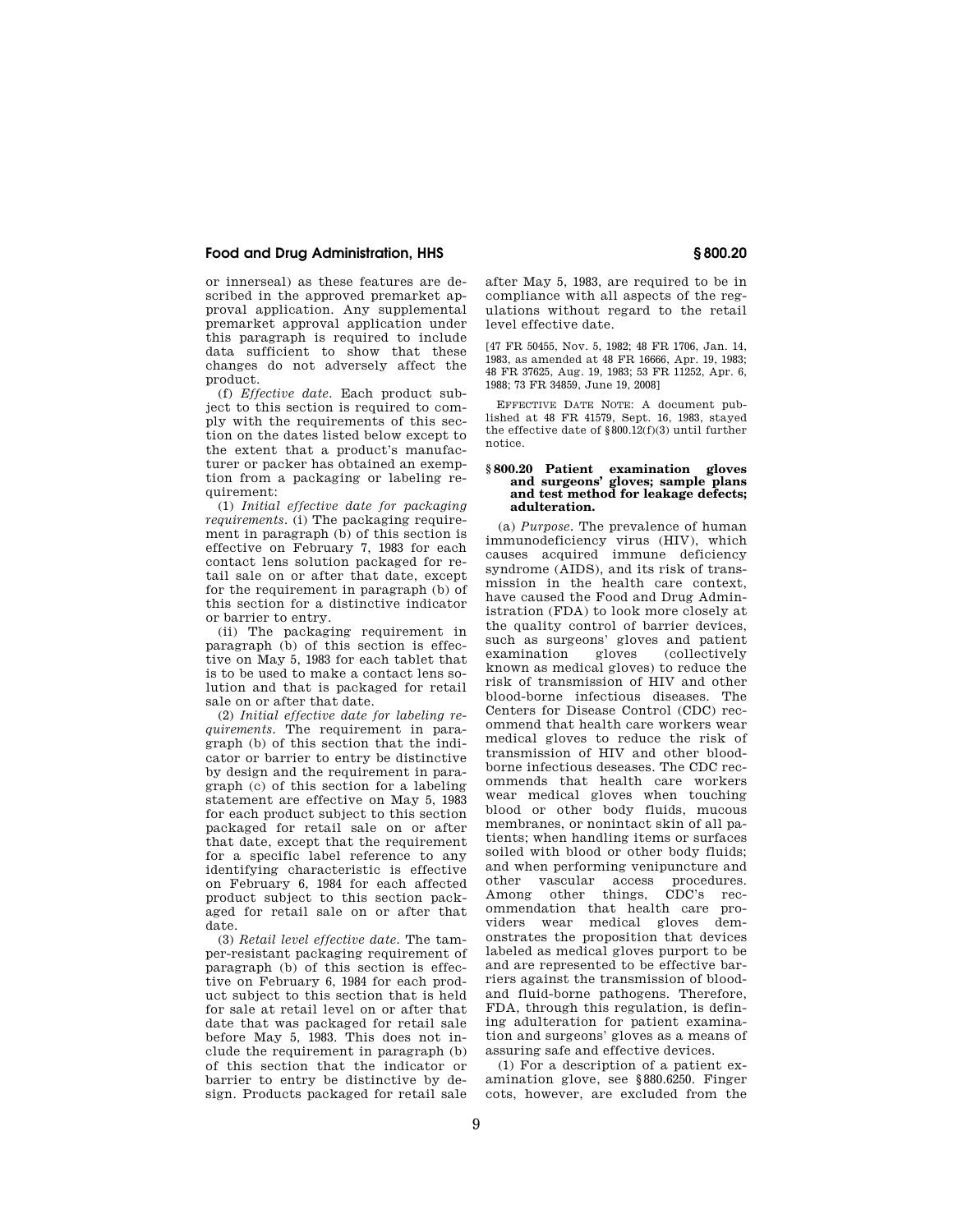test method and sample plans in paragraphs (b) and (c) of this section.

(2) For a description of a surgeons' glove, see §878.4460 of this chapter.

(b)(1) *General test method.* For the purposes of this part, FDA's analysis of gloves for leaks and visual defects will be conducted by a visual examination and by a water leak test method, using 1,000 milliliters (ml) of water.

(i) *Units examined.* Each medical glove will be analyzed independently. When packaged as pairs, each glove is considered separately, and both gloves will be analyzed.

(ii) *Identification of defects.* For this test, defects include leaks detected when tested in accordance with paragraph (b)(3) of this section. A leak is defined as the appearance of water on the outside of the glove. This emergence of water from the glove constitutes a watertight barrier failure. Other defects include tears, embedded foreign objects, extrusions of glove material on the exterior or interior surface of the glove, gloves that are fused together so that individual glove separation is impossible, gloves that adhere to each other and tear when separated, or other visual defects that are likely to affect the barrier integrity.

(iii) *Factors for counting defects.* One defect in one glove is counted as one defect. A defect in both gloves in a pair of gloves is counted as two defects. If multiple defects, as defined in paragraph  $(b)(1)(ii)$  of this section, are found in one glove, they are counted as one defect. Visual defects and leaks that are observed in the top 40 millimeters (mm) of a glove will not be counted as a defect for the purposes of this part.

(2) *Leak test materials.* FDA considers the following to be the minimum materials required for this test :

(i) A 60 mm by 380 mm (clear) plastic cylinder with a hook on one end and a mark scored 40 mm from the other end (a cylinder of another size may be used if it accommodates both cuff diameter and any water above the glove capacity).

(ii) Elastic strapping with velcro or other fastening material;

(iii) Automatic water-dispensing apparatus or manual device capable of delivering 1,000 ml of water;

**§ 800.20 21 CFR Ch. I (4–1–20 Edition)** 

(iv) Stand with horizontal rod for hanging the hook end of the plastic tube. The horizontal support rod must be capable of holding the weight of the total number of gloves that will be suspended at any one time, e.g., five gloves suspended will weigh about 5 kilograms (kg);

(v) Timer capable of measuring two minute intervals.

(3) *Visual defects and leak test procedures.* Examine the sample and identify code/lot number, size, and brand as appropriate. Continue the visual exam-.<br>ination using the following procedures:

(i) *Visual defects examination.* Inspect the gloves for visual defects by carefully removing the glove from the wrapper, box, or package. Visually examine each glove for defects. As noted in paragraph  $(b)(1)(iii)$  of this section, a visual defect observed in the top 40 mm of a glove will not be counted as a defect for the purpose of this part. Visually defective gloves do not require further testing, although they must be included in the total number of defective gloves counted for the sample.

(ii) *Leak test set-up.* (A) During this procedure, ensure that the exterior of the glove remains dry. Attach the glove to the plastic fill tube by bringing the cuff end to the 40 mm mark and fastening with elastic strapping to make a watertight seal.

(B) Add 1,000 ml of room temperature water (i.e., 20 (deg)C to 30 (deg)C) into the open end of the fill tube. The water should pass freely into the glove. (With some larger sizes of long-cuffed surgeons' gloves, the water level may reach only the base of the thumb. With some smaller gloves, the water level may extend several inches up the fill tube.)

(iii) *Leak test examination.* Immediately after adding the water, examine the glove for water leaks. Do not squeeze the glove; use only minimum manipulation to spread the fingers to check for leaks. Water drops may be blotted to confirm leaking.

(A) If the glove does not leak immediately, keep the glove/filling tube assembly upright and hang the assembly vertically from the horizontal rod, using the wire hook on the open end of the fill tube (do not support the filled glove while transferring).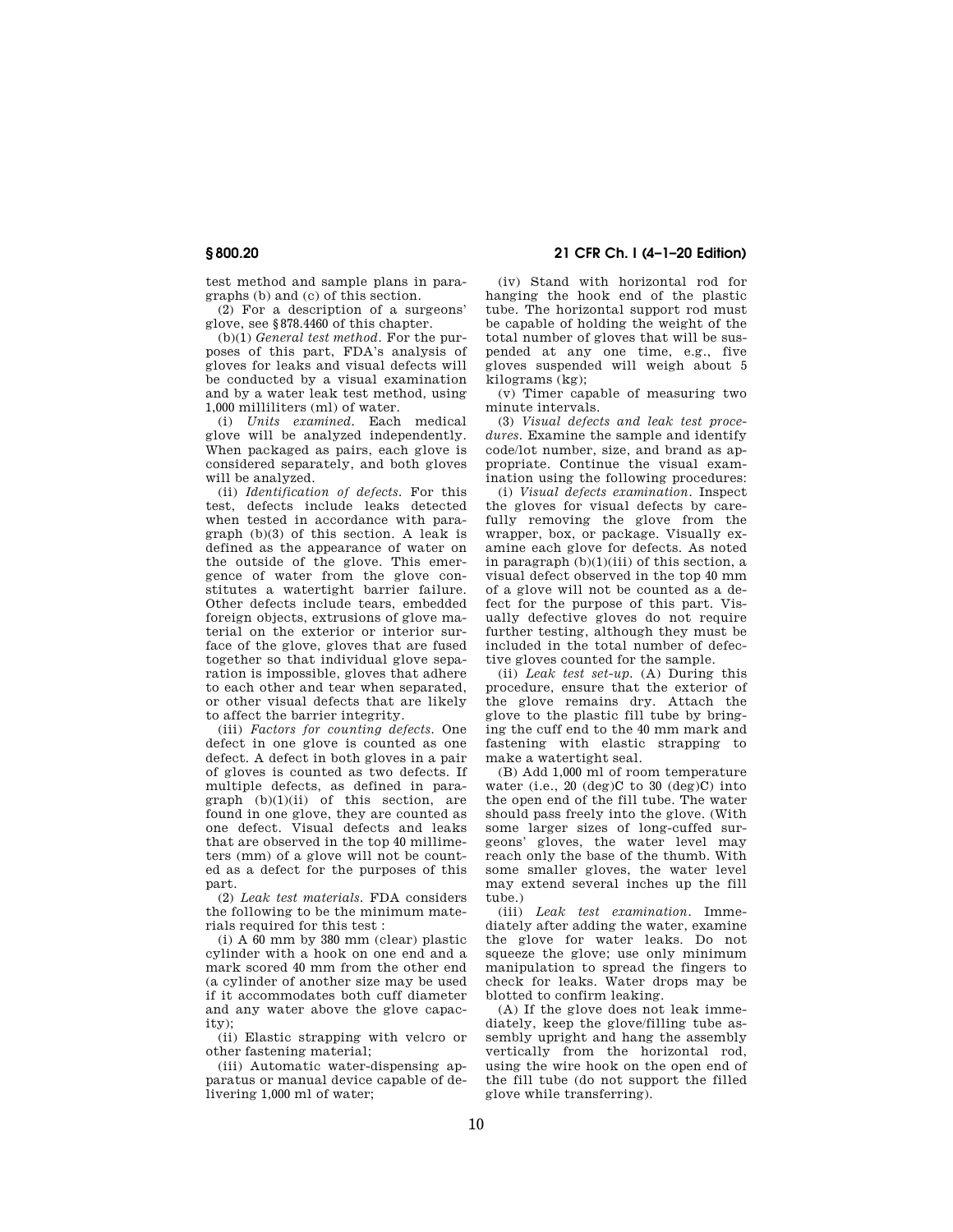(B) Make a second observation for leaks 2 minutes after the water is added to the glove. Use only minimum manipulation of the fingers to check for leaks.

(C) Record the number of defective gloves.

(c) *Sampling, inspection, acceptance, and adulteration.* In performing the test for leaks and other visual defects described in paragraph (b) of this section, FDA will collect and inspect samples of medical gloves, and determine when the gloves are acceptable as set out in paragraphs  $(c)(1)$  through  $(c)(3)$  of this section.

(1) *Sample plans.* FDA will collect samples from lots of medical gloves in accordance with agency sampling plans. These plans are based on sample sizes, levels of sample inspection, and acceptable quality levels (AQLs) found in the International Standard Organization's standard ISO 2859, ''Sampling Procedures For Inspection By Attributes.''

(2) *Sample sizes, inspection levels, and minimum AQLs.* FDA will use single normal sampling for lots of 1,200 gloves or less and multiple normal sampling for all larger lots. FDA will use general inspection level II in determining the sample size for any lot size. As shown in the tables following paragraph (c)(3) of this section, FDA considers a 1.5 AQL to be the minimum level of quality acceptable for surgeons' gloves and a 2.5 AQL to be the minimum level of quality acceptable for patient examination gloves.

(3) *Adulteration levels and accept/reject criteria.* FDA considers a lot of medical gloves to be adulterated when the number of defective gloves found in the tested sample meets or exceeds the applicable rejection number at the 1.5 AQL for surgeons' gloves or the 2.5 AQL for patient examination gloves. These acceptance and rejection numbers are identified in the tables following paragraph (c)(3) of this section as follows:

| Lot Size         | Sample                                                          |                                        | Number Examined                              | <b>Number Defective</b>                                       |                                                                    |
|------------------|-----------------------------------------------------------------|----------------------------------------|----------------------------------------------|---------------------------------------------------------------|--------------------------------------------------------------------|
|                  |                                                                 | Sample Size                            |                                              | Accept                                                        | Reject                                                             |
| 8 to 90          | Single sample                                                   |                                        | 8                                            | 0                                                             | 1                                                                  |
| 91 to 280        | Single sample                                                   |                                        | 32                                           | 1                                                             | $\overline{2}$                                                     |
| 281 to 500       | Single sample                                                   |                                        | 50                                           | $\overline{c}$                                                | 3                                                                  |
| 501 to 1,200     | Single sample                                                   |                                        | 80                                           | 3                                                             | 4                                                                  |
| 1,201 to 3,200   | First<br>Second<br>Third<br>Fourth<br>Fifth<br>Sixth<br>Seventh | 32<br>32<br>32<br>32<br>32<br>32<br>32 | 32<br>64<br>96<br>128<br>160<br>192<br>224   | 1<br>$\overline{\mathbf{c}}$<br>3<br>5<br>$\overline{7}$<br>9 | 4<br>5<br>6<br>7<br>8<br>9<br>10                                   |
| 3,201 to 10,000  | First<br>Second<br>Third<br>Fourth<br>Fifth<br>Sixth<br>Seventh | 50<br>50<br>50<br>50<br>50<br>50<br>50 | 50<br>100<br>150<br>200<br>250<br>300<br>350 | 0<br>1<br>3<br>5<br>$\overline{7}$<br>10<br>13                | 4<br>$\begin{array}{c} 6 \\ 8 \end{array}$<br>10<br>11<br>12<br>14 |
| 10,001 to 35,000 | First<br>Second<br>Third<br>Fourth<br>Fifth<br>Sixth<br>Seventh | 80<br>80<br>80<br>80<br>80<br>80<br>80 | 80<br>160<br>240<br>320<br>400<br>480<br>560 | 0<br>3<br>6<br>8<br>11<br>14<br>18                            | 5<br>8<br>10<br>13<br>15<br>17<br>19                               |
| 35,000           | First<br>Second<br>Third<br>Fourth<br>Fifth                     | 125<br>125<br>125<br>125<br>125        | 125<br>250<br>375<br>500<br>625              | $\mathbf{1}$<br>4<br>8<br>12<br>17                            | $\overline{7}$<br>10<br>13<br>17<br>20                             |

ACCEPT/REJECT CRITERIA AT 1.5 AQL FOR SURGEONS' GLOVES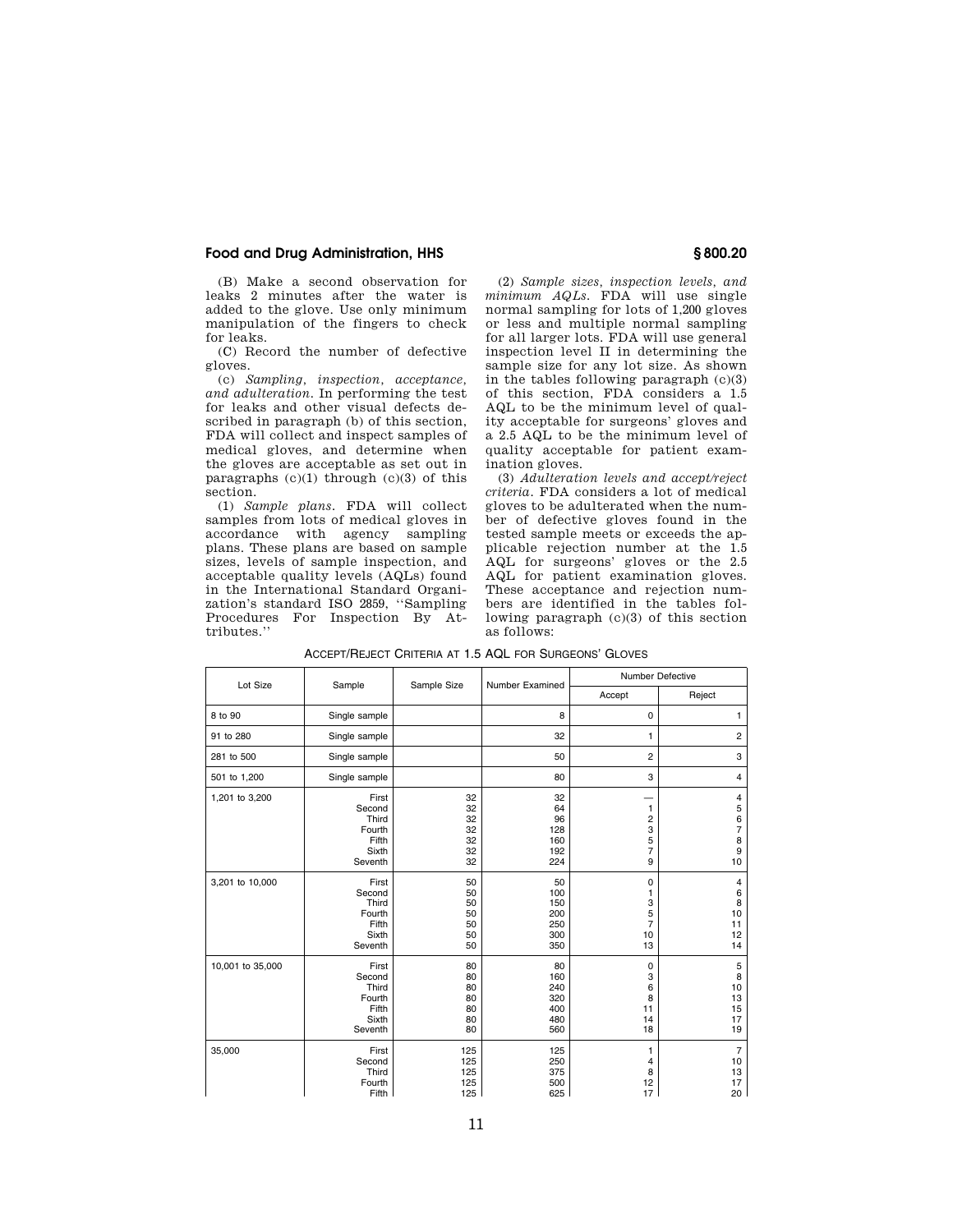# **§ 800.20 21 CFR Ch. I (4–1–20 Edition)**

| Lot Size | Sample           | Sample Size | Number Examined | <b>Number Defective</b> |          |
|----------|------------------|-------------|-----------------|-------------------------|----------|
|          |                  |             |                 | Accept                  | Reject   |
|          | Sixth<br>Seventh | 125<br>125  | 750<br>875      | 21<br>25                | 23<br>26 |

# ACCEPT/REJECT CRITERIA AT 1.5 AQL FOR SURGEONS' GLOVES—Continued

| ACCEPT/REJECT CRITERIA AT 2.5 AQL FOR PATIENT EXAMINATION GLOVES |
|------------------------------------------------------------------|
|                                                                  |

| Lot Size         | Sample                                                          | Sample Size                                   | Number Examined                               | Number Defective                               |                                                        |
|------------------|-----------------------------------------------------------------|-----------------------------------------------|-----------------------------------------------|------------------------------------------------|--------------------------------------------------------|
|                  |                                                                 |                                               |                                               | Accept                                         | Reject                                                 |
| 5 to 50          | Single sample                                                   |                                               | 5                                             | 0                                              | 1                                                      |
| 51 to 150        | Single sample                                                   |                                               | 20                                            | 1                                              | $\sqrt{2}$                                             |
| 151 to 280       | Single sample                                                   |                                               | 32                                            | $\overline{c}$                                 | 3                                                      |
| 281 to 500       | Single sample                                                   |                                               | 50                                            | 3                                              | $\overline{4}$                                         |
| 501 to 1,200     | Single sample                                                   |                                               | 80                                            | 5                                              | 6                                                      |
| 1,201 to 3,200   | First<br>Second<br>Third<br>Fourth<br>Fifth<br>Sixth<br>Seventh | 32<br>32<br>32<br>32<br>32<br>32<br>32        | 32<br>64<br>96<br>128<br>160<br>192<br>224    | 0<br>1<br>3<br>5<br>7<br>10<br>13              | $\overline{4}$<br>$\,6\,$<br>8<br>10<br>11<br>12<br>14 |
| 3,201 to 10,000  | First<br>Second<br>Third<br>Fourth<br>Fifth<br>Sixth<br>Seventh | 50<br>50<br>50<br>50<br>50<br>50<br>50        | 50<br>100<br>150<br>200<br>250<br>300<br>350  | 0<br>3<br>6<br>8<br>11<br>14<br>18             | 5<br>8<br>10<br>13<br>15<br>17<br>19                   |
| 10,001 to 35,000 | First<br>Second<br>Third<br>Fourth<br>Fifth<br>Sixth<br>Seventh | 80<br>80<br>80<br>80<br>80<br>80<br>80        | 80<br>160<br>240<br>320<br>400<br>480<br>560  | 1<br>4<br>8<br>12<br>17<br>21<br>25            | $\overline{7}$<br>10<br>13<br>17<br>20<br>23<br>26     |
| 35,000 and above | First<br>Second<br>Third<br>Fourth<br>Fifth<br>Sixth<br>Seventh | 125<br>125<br>125<br>125<br>125<br>125<br>125 | 125<br>250<br>375<br>500<br>625<br>750<br>875 | $\mathbf 2$<br>7<br>13<br>19<br>25<br>31<br>37 | 9<br>14<br>19<br>25<br>29<br>33<br>38                  |

(d) *Compliance.* Lots of gloves that are sampled, tested, and rejected using procedures in paragraphs (b) and (c) of this section, are considered adulterated within the meaning of section 501(c) of the act.

(1) *Detention and seizure.* Lots of gloves that are adulterated under section 501(c) of the act are subject to administrative and judicial action, such as detention of imported products and seizure of domestic products.

(2) *Reconditioning.* FDA may authorize the owner of the product, or the owner's representative, to attempt to recondition, i.e., bring into compliance with the act, a lot or part of a lot of foreign gloves detained at importation, or a lot or part of a lot of seized domestic gloves.

(i) *Modified sampling, inspection, and acceptance.* If FDA authorizes reconditioning of a lot or portion of a lot of adulterated gloves, testing to confirm that the reconditioned gloves meet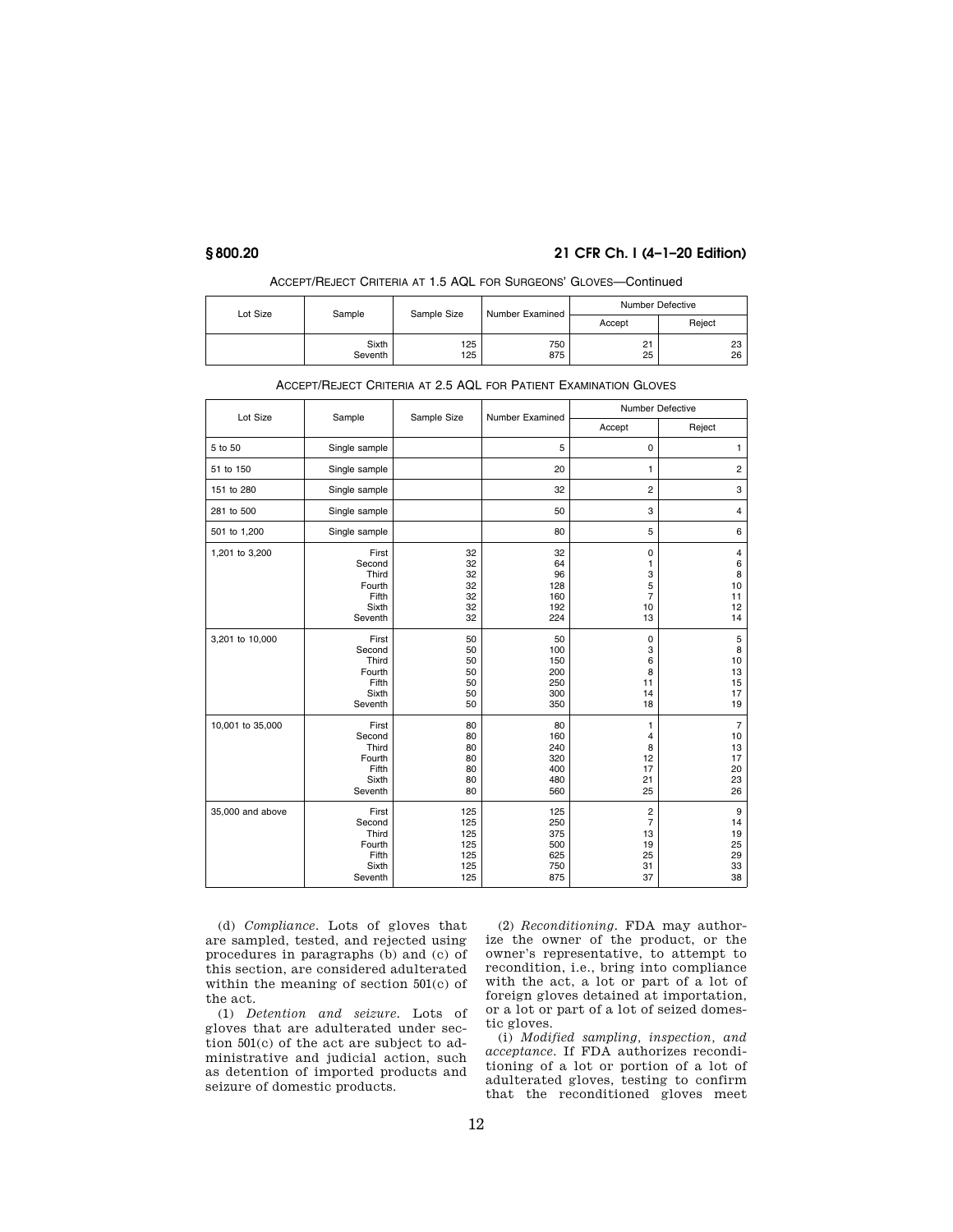AQLs must be performed by an independent testing facility. The following tightened sampling plan must be followed, as described in ISO 2859 ''Sampling Procedures for Inspection by Attributes:''

(A) General inspection level II,

(B) Single sampling plans for tightened inspection,

(C) 1.5 AQL for surgeons' gloves, and (D) 2.5 AQL for patient examination gloves.

(ii) *Adulteration levels and acceptance criteria for reconditioned gloves.* (A) FDA considers a lot or part of a lot of adulterated gloves, that is reconditioned in

accordance with paragraph  $(d)(2)(i)$  of this section, to be acceptable when the number of defective gloves found in the tested sample does not exceed the acceptance number in the appropriate tables in paragraph  $(d)(2)(ii)(B)$  of this section for reconditioned surgeons' gloves or patient examination gloves.

(B) FDA considers a reconditioned lot of medical gloves to be adulterated within the meaning of section 501(c) of the act when the number of defective gloves found in the tested sample meets or exceeds the applicable rejection number in the tables following paragraph  $(d)(2)(ii)(B)$  of this section:

ACCEPT/REJECT CRITERIA AT 1.5 AQL FOR RECONDITIONED SURGEONS' GLOVES

| Lot Size         |               | <b>Number Defective</b> |                |                |
|------------------|---------------|-------------------------|----------------|----------------|
|                  |               | Sample<br>Sample Size   | Accept         | Reject         |
| 13 to 90         | Single sample | 13                      | 0              |                |
| 91 to 500        | Single sample | 50                      |                | $\overline{2}$ |
| 501 to 1,200     | Single sample | 80                      | $\overline{2}$ | 3              |
| 1,201 to 3,200   | Single sample | 125                     | 3              | $\overline{4}$ |
| 3,201 to 10,000  | Single sample | 200                     | 5              | 6              |
| 10,001 to 35,000 | Single sample | 315                     | 8              | 9              |
| 35,000 and above | Single sample | 500                     | 12             | 13             |

ACCEPT/REJECT CRITERIA AT 2.5 AQL FOR RECONDITIONED PATIENT EXAMINATION GLOVES

| Lot Size         | Sample        | Sample Size<br>Accept |                | <b>Number Defective</b> |
|------------------|---------------|-----------------------|----------------|-------------------------|
|                  |               |                       |                | Reject                  |
| 8 to 50          | Single sample | 8                     | 0              |                         |
| 51 to 280        | Single sample | 32                    |                | $\overline{2}$          |
| 281 to 500       | Single sample | 50                    | $\overline{2}$ | 3                       |
| 501 to 1,200     | Single sample | 80                    | 3              | $\overline{4}$          |
| 1,201 to 3,200   | Single sample | 125                   | 5              | 6                       |
| 3,201 to 10,000  | Single sample | 200                   | 8              | 9                       |
| 10,001 to 35,000 | Single sample | 315                   | 12             | 13                      |
| 35,000 and above | Single sample | 500                   | 18             | 19                      |

[55 FR 51256, Dec. 12, 1990, as amended at 71

# Subpart C-Administrative **Practices and Procedures**

## **§ 800.55 Administrative detention.**

(a) *General.* This section sets forth the procedures for detention of medical devices intended for human use believed to be adulterated or misbranded.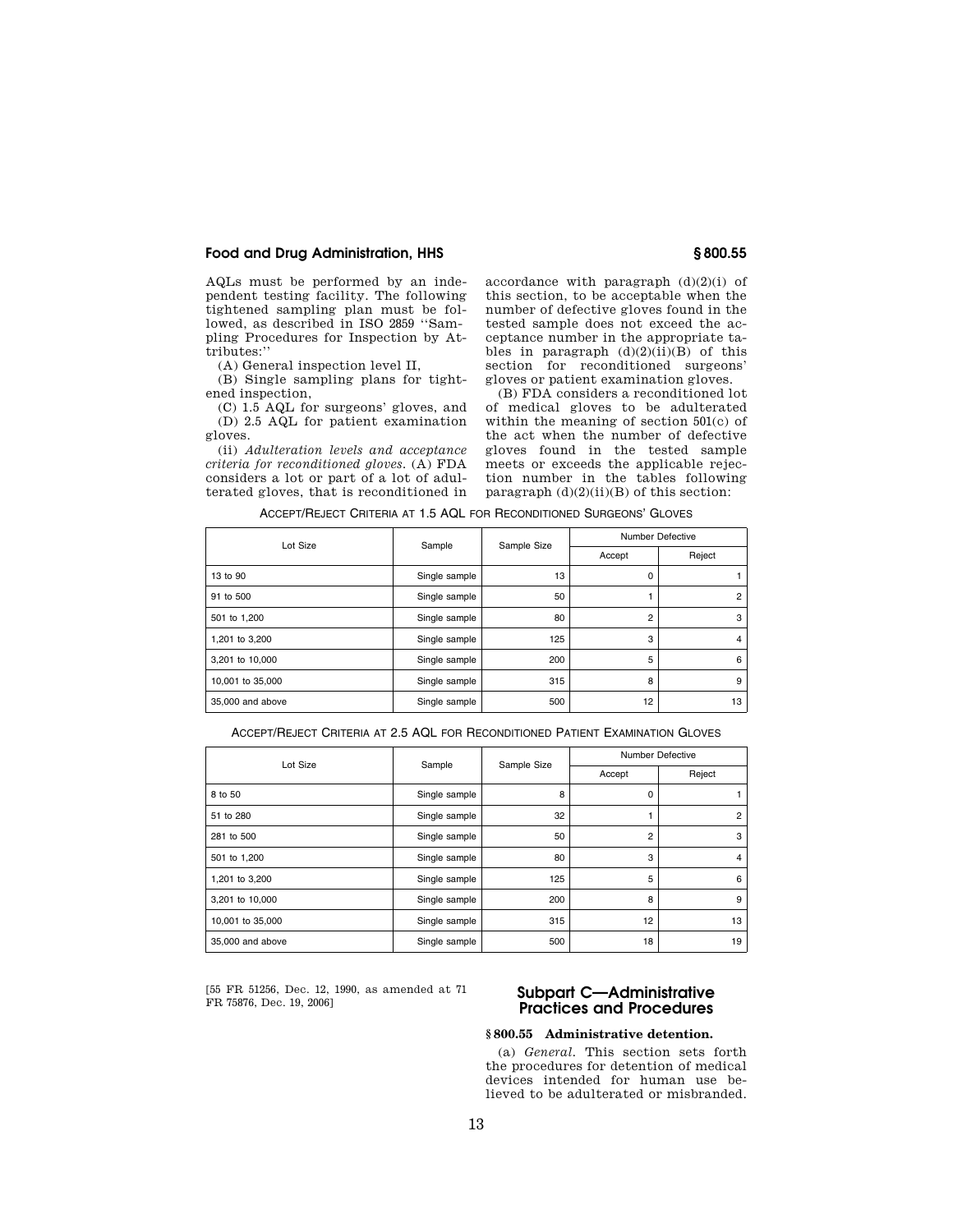Administrative detention is intended to protect the public by preventing distribution or use of devices encountered during inspections that may be adulterated or misbranded, until the Food and Drug Administration (FDA) has had time to consider what action it should take concerning the devices, and to initiate legal action, if appropriate. Devices that FDA orders detained may not be used, moved, altered, or tampered with in any manner by any person during the detention period, except as authorized under paragraph (h) of this section, until FDA terminates the detention order under paragraph (j) of this section, or the detention period expires, whichever occurs first.

(b) *Criteria for ordering detention.* Administrative detention of devices may be ordered in accordance with this section when an authorized FDA representative, during an inspection under section 704 of the Federal Food, Drug, and Cosmetic Act (the act), has reason to believe that a device, as defined in section 201(h) of the act, is adulterated or misbranded.

(c) *Detention period.* The detention is to be for a reasonable period that may not exceed 20 calendar days after the detention order is issued, unless the FDA Division Director in whose division the devices are located determines that a greater period is required to seize the devices, to institute injunction proceedings, or to evaluate the need for legal action, in which case the Division Director may authorize detention for 10 additional calendar days. The additional 10-calendar-day detention period may be ordered at the time the detention order is issued or at any time thereafter. The entire detention period may not exceed 30 calendar days, except when the detention period is extended under paragraph  $(g)(6)$  of this section. An authorized FDA representative may, in accordance with paragraph (j) of this section, terminate a detention before the expiration of the detention period.

(d) *Issuance of detention order.* (1) The detention order shall be issued in writing, in the form of a detention notice, signed by the authorized FDA representative who has reason to believe that the devices are adulterated or

**§ 800.55 21 CFR Ch. I (4–1–20 Edition)** 

misbranded, and issued to the owner, operator, or agent in charge of the place where the devices are located. If the owner or the user of the devices is different from the owner, operator, or agent in charge of the place where the devices are detained, a copy of the detention order shall be provided to the owner or user of the devices if the owner's or user's identity can be readily determined.

(2) If detention of devices in a vehicle or other carrier is ordered, a copy of the detention order shall be provided to the shipper of record and the owner of the vehicle or other carrier, if their identities can be readily determined.

(3) The detention order shall include the following information:

(i) A statement that the devices identified in the order are detained for the period shown;

(ii) A brief, general statement of the reasons for the detention;

(iii) The location of the devices;

(iv) A statement that these devices are not to be used, moved, altered, or tampered with in any manner during that period, except as permitted under paragraph (h) of this section, without the written permission of an authorized FDA representative;

(v) Identification of the detained devices;

(vi) The detention order number;

(vii) The date and hour of the detention order;

(viii) The period of the detention;

 $(ix)$  The text of section  $304(g)$  of the act and paragraph (g) (1) and (2) of this section;

(x) A statement that any informal hearing on an appeal of a detention order shall be conducted as a regulatory hearing under part 16 of this chapter, with certain exceptions described in paragraph (g)(3) of this section; and

(xi) The mailing address, telephone number, and name of the FDA Division Director.

(e) *Approval of detention order.* A detention order, before issuance, shall be approved by the FDA Division Director in whose division the devices are located. If prior written approval is not feasible, prior oral approval shall be obtained and confirmed by written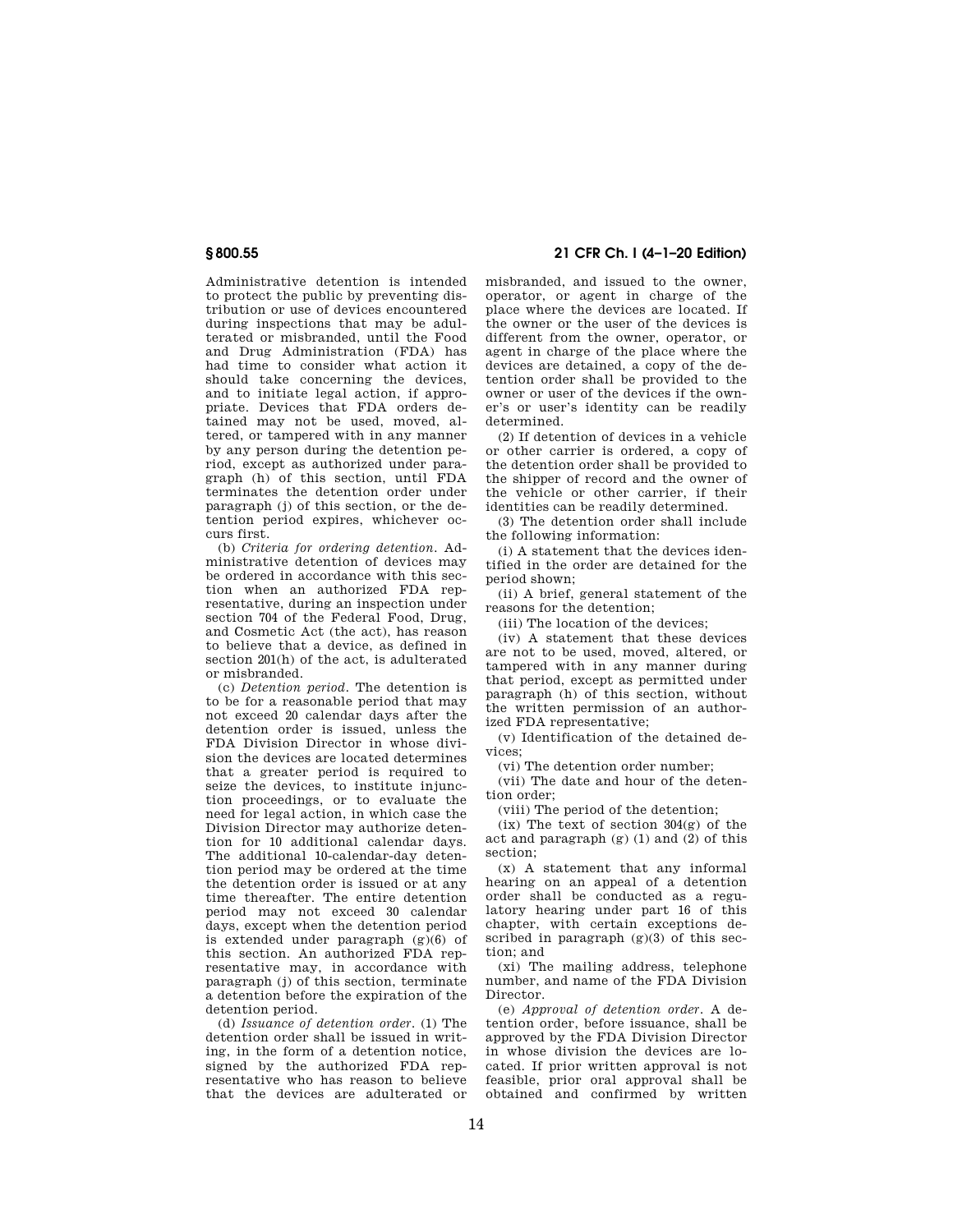memorandum within FDA as soon as possible.

(f) *Labeling or marking a detained device.* An FDA representative issuing a detention order under paragraph (d) of this section shall label or mark the devices with official FDA tags that include the following information:

(1) A statement that the devices are detained by the United States Government in accordance with section  $304(g)$ of the Federal Food, Drug, and Cosmetic Act  $(21 \text{ II S C } 334(\sigma))$ .

(2) A statement that the devices shall not be used, moved, altered, or tampered with in any manner for the period shown, without the written permission of an authorized FDA representative, except as authorized in paragraph (h) of this section.

(3) A statement that the violation of a detention order or the removal or alteration of the tag is punishable by fine or imprisonment or both (section 303 of the act, 21 U.S.C. 333).

(4) The detention order number, the date and hour of the detention order, the detention period, and the name of the FDA representative who issued the detention order.

(g) *Appeal of a detention order.* (1) A person who would be entitled to claim the devices, if seized, may appeal a detention order. Any appeal shall be submitted in writing to the FDA Division Director in whose division the devices are located within 5 working days of receipt of a detention order. If the appeal includes a request for an informal hearing, as defined in section 201(x) of the act, the appellant shall request either that a hearing be held within 5 working days after the appeal is filed or that the hearing be held at a later date, which shall not be later than 20 calendar days after receipt of a detention order.

(2) The appellant of a detention order shall state the ownership or proprietary interest the appellant has in the detained devices. If the detained devices are located at a place other than an establishment owned or operated by the appellant, the appellant shall include documents showing that the appellant would have legitimate authority to claim the devices if seized.

(3) Any informal hearing on an appeal of a detention order shall be conducted as a regulatory hearing pursuant to regulation in accordance with part 16 of this chapter, except that:

(i) The detention order under paragraph (d) of this section, rather than the notice under  $$16.22(a)$  of this chapter, provides notice of opportunity for a hearing under this section and is part of the administrative record of the regulatory hearing under §16.80(a) of this chapter.

(ii) A request for a hearing under this section should be addressed to the FDA Division Director.

(iii) The last sentence of §16.24(e) of this chapter, stating that a hearing may not be required to be held at a time less than 2 working days after receipt of the request for a hearing, does not apply to a hearing under this section.

(iv) Paragraph  $(g)(4)$  of this section, rather than §16.42(a) of this chapter, describes the FDA employees who preside at hearings under this section.

(4) The presiding officer of a regulatory hearing on an appeal of a detention order, who also shall decide the appeal, shall be an Office of Regulatory Affairs Program Director or another FDA official senior to an FDA Division Director who is permitted by §16.42(a) of this chapter to preside over the hearing.

(5) If the appellant requests a regulatory hearing and requests that the hearing be held within 5 working days after the appeal is filed, the presiding officer shall, within 5 working days, hold the hearing and render a decision affirming or revoking the detention.

(6) If the appellant requests a regulatory hearing and requests that the hearing be held at a date later than within 5 working days after the appeal is filed, but not later than 20 calendar days after receipt of a detention order, the presiding officer shall hold the hearing at a date agreed upon by FDA and the appellant. The presiding officer shall decide whether to affirm or revoke the detention within 5 working days after the conclusion of the hearing. The detention period extends to the date of the decision even if the 5 working-day period for making the decision extends beyond the otherwise applicable 20-calendar-day or 30-calendar-day detention period.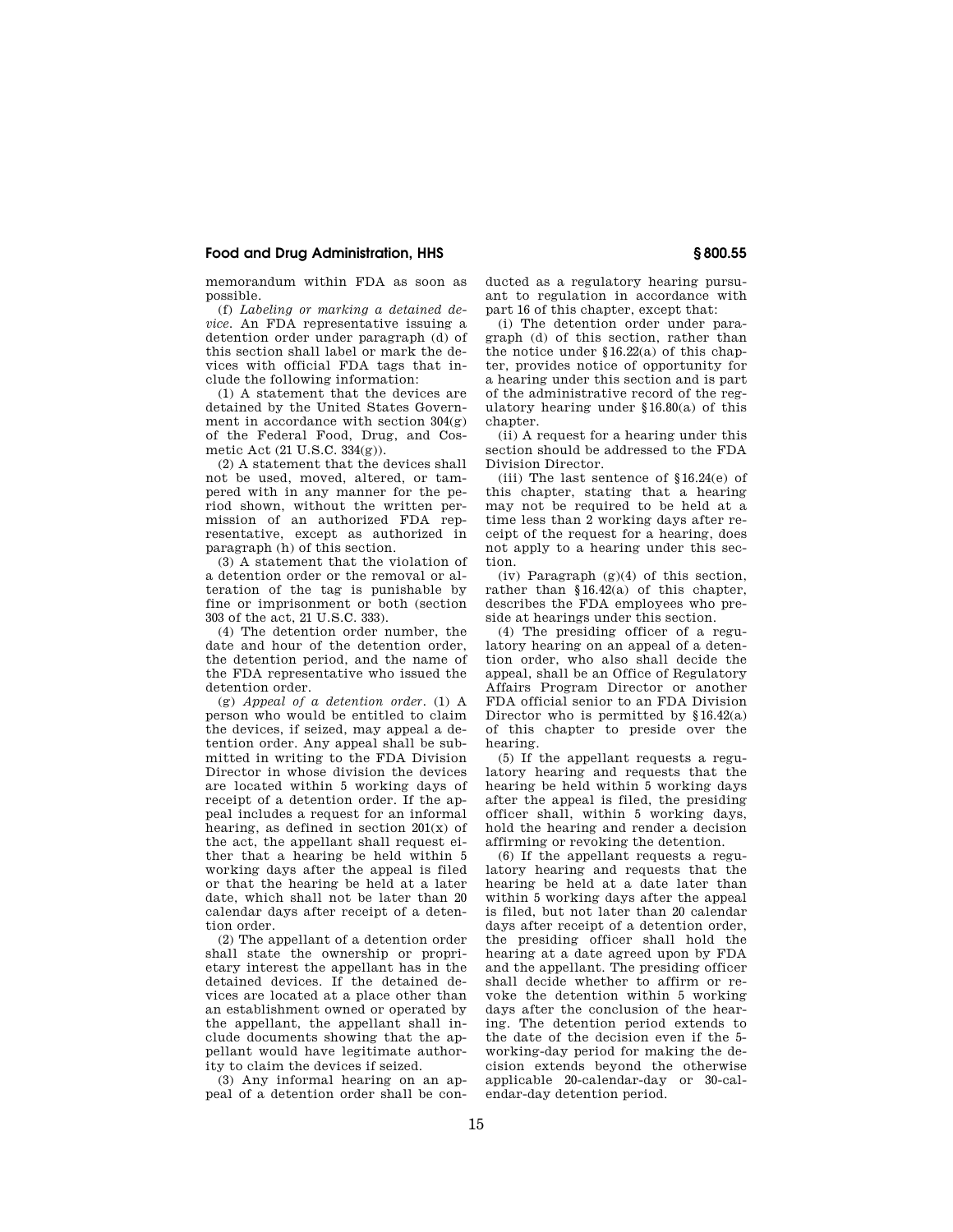(7) If the appellant appeals the detention order but does not request a regulatory hearing, the presiding officer shall render a decision on the appeal affirming or revoking the detention within 5 working days after the filing of the appeal.

(8) If the presiding officer affirms a detention order, the devices continue to be detained until FDA terminates the detention under paragraph (j) of this section or the detention period expires, whichever occurs first.

(9) If the presiding officer revokes a detention order, FDA shall terminate the detention under paragraph (j) of this section.

(h) *Movement of detained devices.* (1) Except as provided in this paragraph (h), no person shall move detained devices within or from the place where they have been ordered detained until FDA terminates the detention under paragraph (j) of this section or the detention period expires, whichever occurs first.

(2) If detained devices are not in final form for shipment, the manufacturer may move them within the establishment where they are detained to complete the work needed to put them in final form. As soon as the devices are moved for the purpose of the preceding sentence, the individual responsible for their movement shall orally notify the FDA representative who issued the detention order, or another responsible division office official, of the movement of the devices. As soon as the devices are put in final form, they shall be segregated from other devices, and the individual responsible for their movement shall orally notify the FDA representative who issued the detention order, or another responsible division office official, of their new location. The devices put in final form shall not be moved further without FDA approval.

(3) The FDA representative who issued the detention order, or another responsible division office official, may approve, in writing, the movement of detained devices for any of the following purposes:

(i) To prevent interference with an establishment's operations or harm to the devices.

(ii) To destroy the devices.

**§ 800.55 21 CFR Ch. I (4–1–20 Edition)** 

(iii) To bring the devices into compliance.

(iv) For any other purpose that the FDA representative who issued the detention order, or other responsible division office official, believes is appropriate in the case.

(4) If an FDA representative approves the movement of detained devices under paragraph (h)(3) of this section, the detained devices shall remain segregated from other devices and the person responsible for their movement shall immediately orally notify the official who approved the movement of the devices, or another responsible FDA division office official, of the new location of the detained devices.

(5) Unless otherwise permitted by the FDA representative who is notified of, or who approves, the movement of devices under this paragraph, the required tags shall accompany the devices during and after movement and shall remain with the devices until FDA terminates the detention or the detention period expires, whichever occurs first.

(i) *Actions involving adulterated or misbranded devices.* If FDA determines that the detained devices, including any that have been put in final form, are adulterated or misbranded, or both, it may initiate legal action against the devices or the responsible individuals, or both, or request that the devices be destroyed or otherwise brought into compliance with the act under FDA's supervision.

(j) *Detention termination.* If FDA decides to terminate a detention or when the detention period expires, whichever occurs first, an FDA representative authorized to terminate a detention will issue a detention termination notice releasing the devices to any person who received the original detention order or that person's representative and will remove, or authorize in writing the removal of, the required labels or tags.

(k) *Recordkeeping requirements.* (1) After issuance of a detention order under paragraph (d) of this section, the owner, operator, or agent in charge of any factory, warehouse, other establishment, or consulting laboratory where detained devices are manufactured, processed, packed, or held shall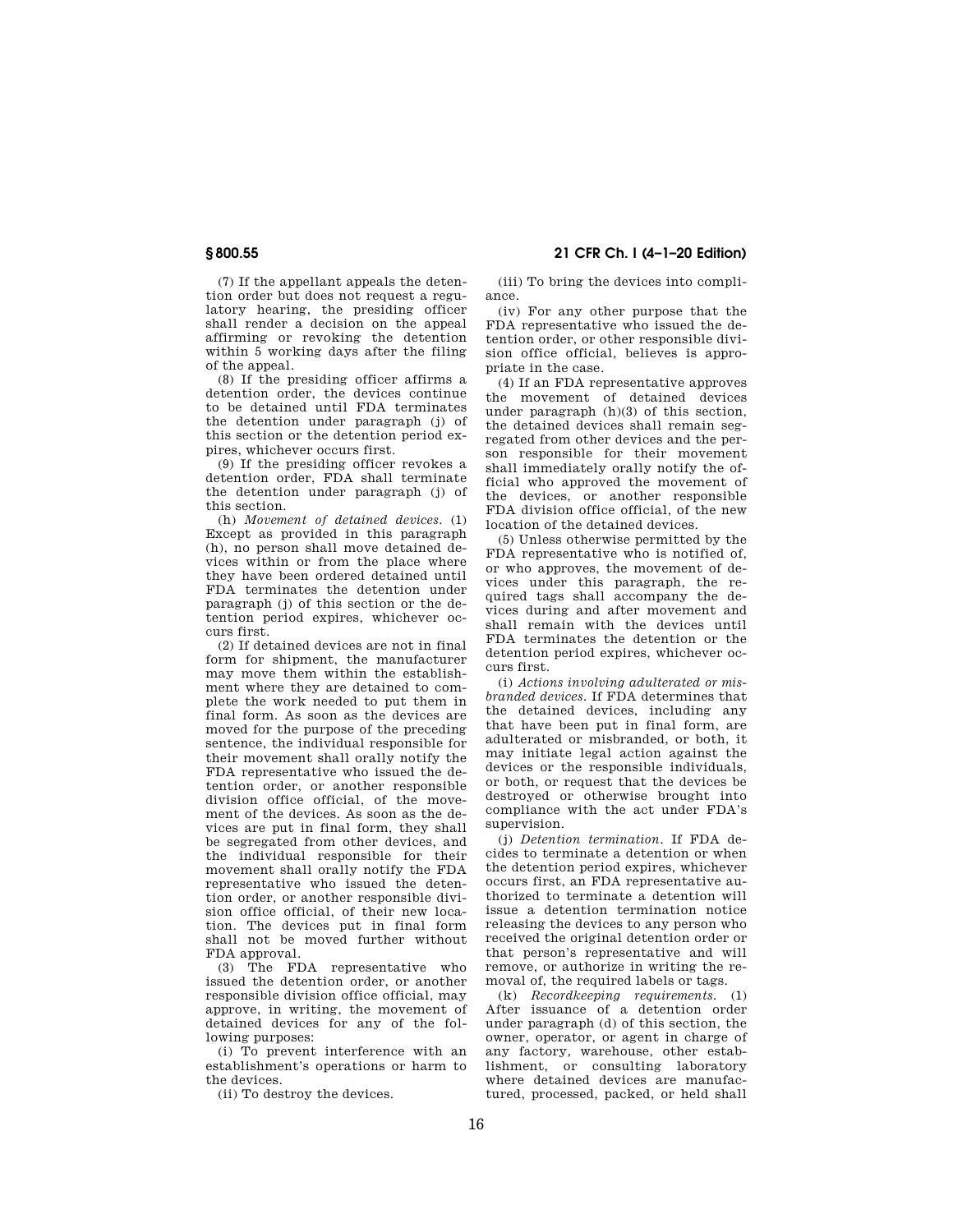have, or establish, and maintain adequate records relating to how the detained devices may have become adulterated or misbranded, records on any distribution of the devices before and after the detention period, records on the correlation of any in-process detained devices that are put in final form under paragraph (h) of this section to the completed devices, records of any changes in, or processing of, the devices permitted under the detention order, and records of any other movement under paragraph (h) of this section. Records required under this paragraph shall be provided to the FDA on request for review and copying. Any FDA request for access to records required under this paragraph shall be made at a reasonable time, shall state the reason or purpose for the request, and shall identify to the fullest extent practicable the information or type of information sought in the records to which access is requested.

(2) Records required under this paragraph shall be maintained for a maximum period of 2 years after the issuance of the detention order or for such other shorter period as FDA directs. When FDA terminates the detention or when the detention period expires, whichever occurs first, FDA will advise all persons required under this paragraph to keep records concerning that detention whether further recordkeeping is required for the remainder of the 2-year, or shorter, period. FDA ordinarily will not require further recordkeeping if the agency determines that the devices are not adulterated or misbranded or that recordkeeping is not necessary to protect the public health, unless the records are required under other regulations in this chapter (e.g., the good manufacturing practice regulation in part 820 of this chapter).

[44 FR 13239, Mar. 9, 1979, as amended at 49 FR 3174, Jan. 26, 1984; 69 FR 17292, Apr. 2, 2004; 79 FR 9412, Feb. 19, 2014; 82 FR 14147, Mar. 17, 2017; 85 FR 16555, Mar. 25, 2020]

#### **§ 800.75 Requests for supervisory review of certain decisions made by the Center for Devices and Radiological Health.**

(a) *Definitions.* The following definitions shall apply to this section:

(1) *FDA* means the Food and Drug Administration.

(2) *517A decision* means a significant decision made by the Center for Devices and Radiological Health, as set forth in section 517A of the Federal Food, Drug, and Cosmetic Act, and includes one of the following decisions:

(i) A substantially equivalent order under §807.100(a)(1) of this chapter, or a not substantially equivalent order under  $§ 807.100(a)(2)$  of this chapter;

(ii) An approval order under §814.44(d) of this chapter, an approvable letter under §814.44(e) of this chapter, a not approvable letter under §814.44(f) of this chapter, or an order denying approval under §814.45 of this chapter;

(iii) An approval order under §814.116(b) of this chapter, an approvable letter under §814.116(c) of this chapter, a not approvable letter under §814.116(d) of this chapter, or an order denying approval under §814.118 of this chapter:

(iv) A grant or denial of a request for breakthrough device designation under section 515B of the Federal Food, Drug, and Cosmetic Act;

(v) An approval order under §812.30(a) of this chapter or a disapproval order under §812.30(c) of this chapter;

(vi) A failure to reach agreement letter under section  $520(g)(7)$  of the Federal Food, Drug, and Cosmetic Act; or

(vii) A clinical hold determination under section 520(g)(8) of the Federal Food, Drug, and Cosmetic Act.

(3) *CDRH* means the Center for Devices and Radiological Health.

(b) *Submission of request*—(1) *Review of 517A decisions*. (i) An initial or sequential request for supervisory review within CDRH of a 517A decision under §10.75 of this chapter must be addressed to the next organizational level or higher above the individual who made the decision; submitted in electronic format in accordance with section 745A(b) of the Federal Food, Drug, and Cosmetic Act; marked ''Appeal: Request for Supervisory Review''; and received by CDRH no later than 30 days after the date of the decision involved. Any such request for supervisory review not received by CDRH within 30 days after the date of the decision involved is not eligible for review. Except as provided in paragraph  $(b)(1)(ii)$  or